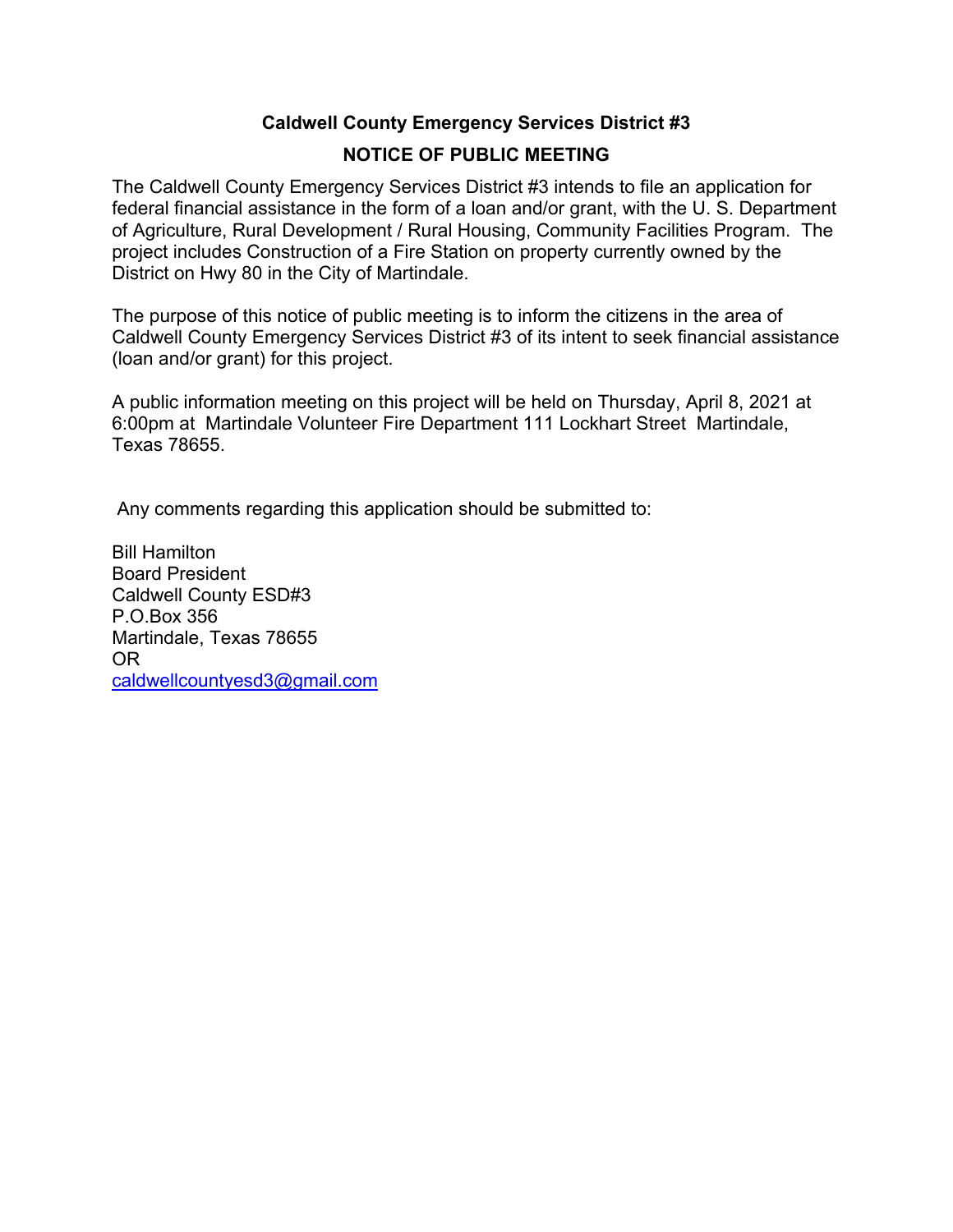# **Caldwell County Emergency Services District #3**

# **AGENDA**

**In compliance with the provisions of Chapter 551, Texas Government Code, notice is hereby given of a special meeting of the Board of Commissioners of Caldwell County Emergency Services District #3. The meeting will be held at 111 Lockhart Street, Martindale, Texas 78655 on Thursday 4-8-21 at 6:00PM** 

#### *Join Zoom Meeting*

#### https://us02web.zoom.us/j/82618118764?pwd=bUxTWDBUYXNRU1ZyOS9vTDM0UnprQT09

**Or by Phone: 346 248 7799 Meeting ID: 826 1811 8764 Password: 090348** 

- 1. Call meeting to order
- 2. Roll call of Commissioners
- 3. Public Forum to discuss the ESD's intent to pursue financing of the new Fire Station from the USDA and answer any questions
- 4. Announcements: (Only events or items of general interest)
- 5. Next meeting time and date **Thursday 4-8-20** 6:30pm
- 6. Adjournment

Executive Session: The ESD may go into executive session if necessary, pursuant to Chapter 551 of the Texas Government Code.

"MVFD" or "the Department" refers to the Martindale Volunteer Fire Department. "The ESD", ESD #3 or "the District" refer to the Caldwell County Emergency Services District #3